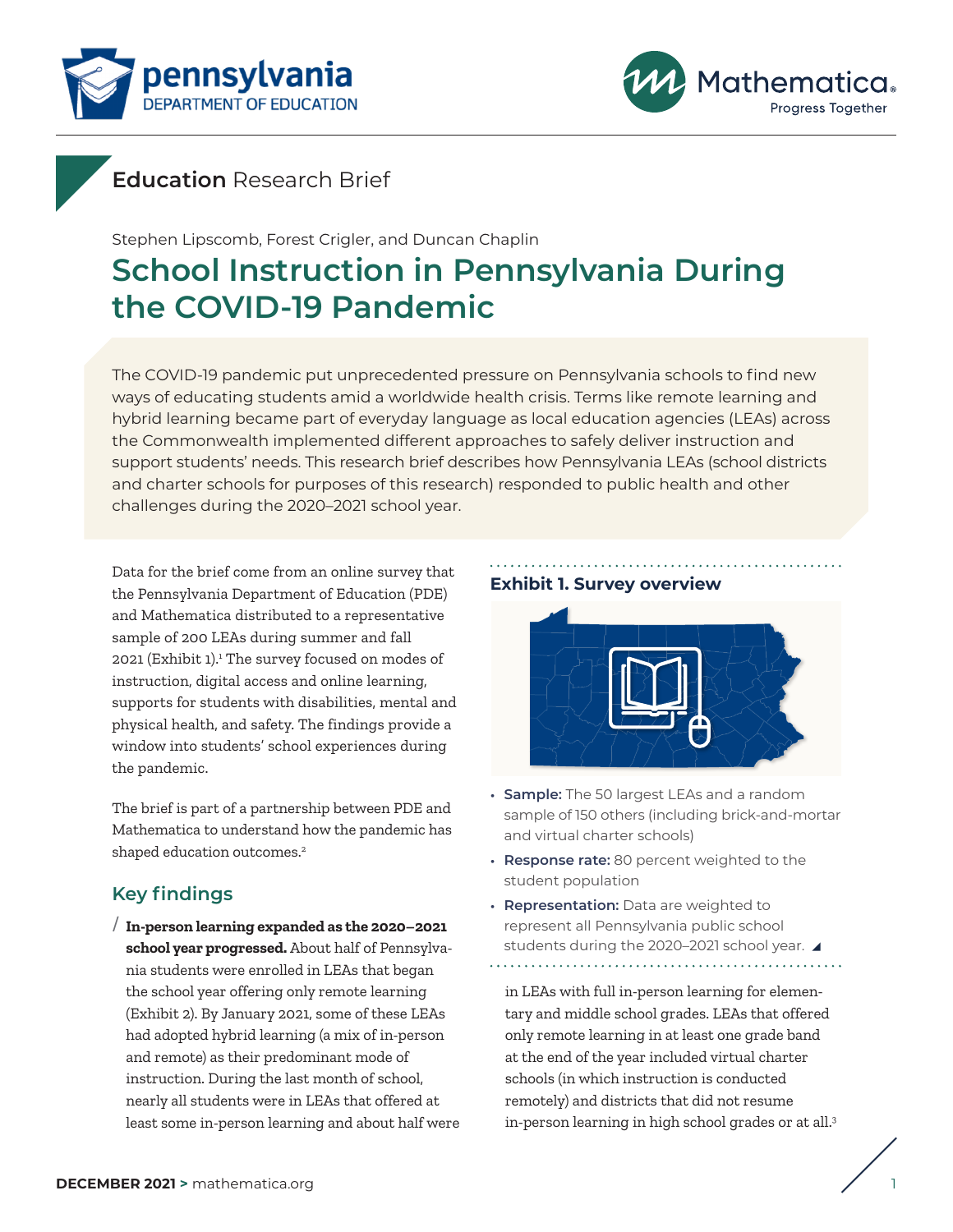

#### <span id="page-1-0"></span>**Exhibit 2. Percentages of students in LEAs offering different predominant modes of instruction, by grade band and month**

Note: Bars include data from all responding LEAs in the grade band. Findings for grades K–2 were nearly identical to findings for grades 3–5 and are excluded due to space. Percentages may not add up to 100 due to rounding.

/ **Hybrid learning models typically included two days of in-person instruction per week.** About two-thirds of students in LEAs that offered hybrid learning used this type of model (Exhibit 3). In other LEAs, hybrid learning involved more days of in-person learning—up to the entire week in hybrids where in-person and remote learning alternated either between morning and afternoon

sessions or from one week to the next. However, these models were rare. Nearly all students in LEAs with hybrid learning were offered some days of in-person learning and some days of remote learning each week. Students nearly always attended in person for the full day during in-person learning days.[4](#page-8-0)





Note: Bars include data from responding LEAs that offered hybrid learning in the grade band during at least one of the timeframes specified in Exhibit 2. Percentages may not add up to 100 due to rounding.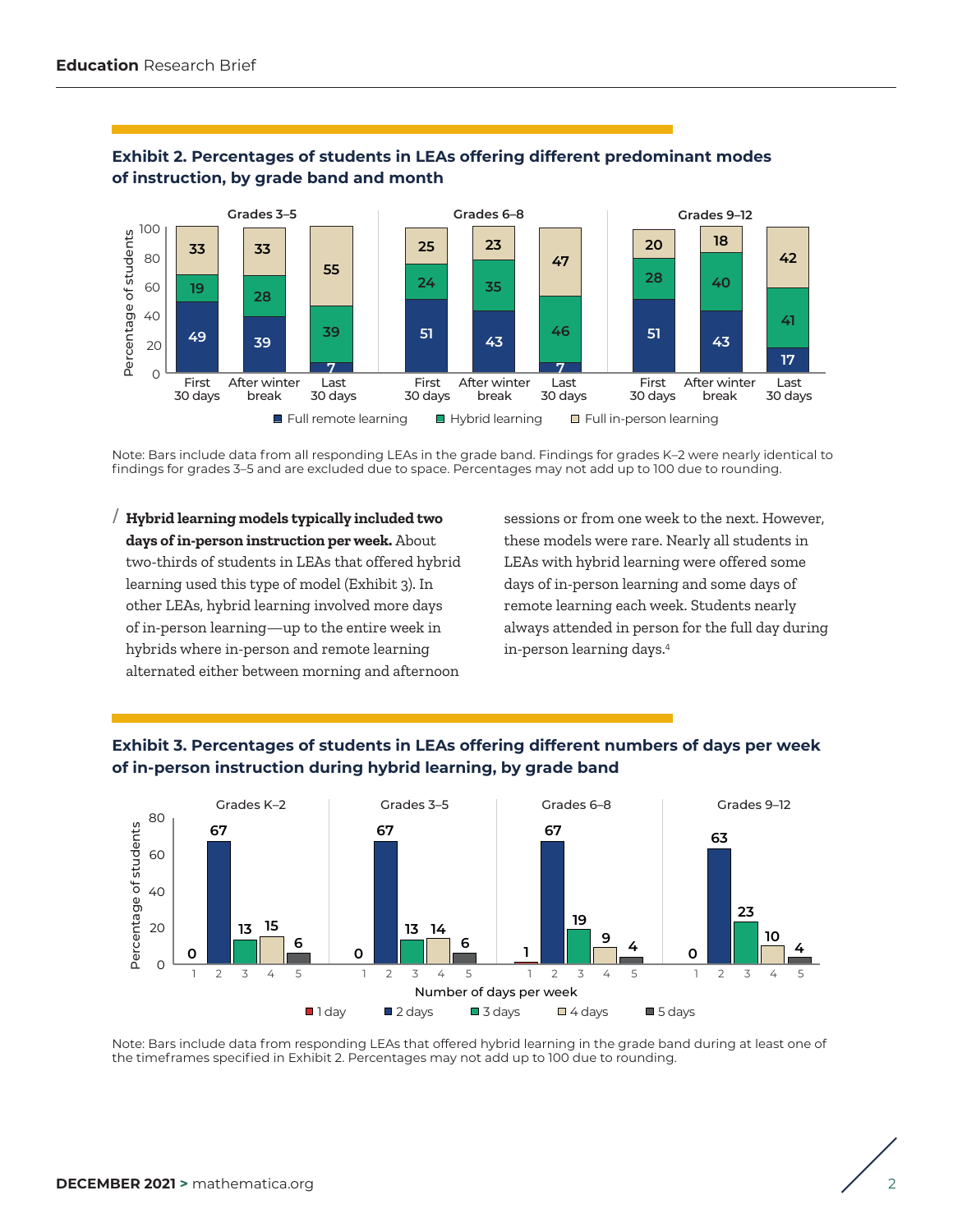<span id="page-2-0"></span>/ **Students received similar amounts of synchronous instruction in full remote learning and in hybrid learning.** Synchronous instruction refers to instruction that teachers delivered live to students, either remotely or in person. Other instruction was asynchronous, where the teacher provided instruction that was not live—for example when the teacher assigned students learning activities to complete on their own without interacting with the teacher. On average, elementary students in both hybrid learning and remote learning received 17-18 hours of synchronous

instruction per week (Exhibit 4). Compared to elementary students, middle and high school students received up to three more hours of synchronous instruction per week in hybrid and remote learning, but synchronous hours were again similar regardless of mode. Across grade bands, synchronous instruction accounted for about 70 percent of students' typical weekly instruction in full remote learning and hybrid learning (based on state required total instructional hours across 180 school days).<sup>5</sup>

**Exhibit 4. Hours per week students experienced synchronous instruction during remote learning and hybrid learning, by grade band**



Note: LEAs were asked separate questions about full remote and hybrid learning hours but not about full in-person hours. Bars include data from LEAs that answered both questions for a grade band (75 to 97 LEAs). When reporting on hours of full remote learning at LEAs where the predominant mode of instruction was full in-person learning, LEAs were asked to consider students who opted for full remote learning. Data are weighted to students.

/ **Most students were in LEAs that prioritized students with disabilities for in-person instruction and reported greater difficulty providing special education services because of the pandemic.** More than 8 of every 10 students were enrolled in LEAs that prioritized students with disabilities for in-person instruction even when buildings were closed to most students (Exhibit 5). As a result, students with disabilities were less likely than students overall to have full remote learning be their predominant mode of instruction, particularly in fall 2020[.6](#page-8-0) Despite prioritizing students with disabilities for in-person instruction, many LEAs reported that the pandemic

made it more difficult—at times substantially more difficult—to provide accommodations and related services, engage students' families, and collaborate with partner agencies (Exhibit 6). For example, LEAs enrolling 50 percent of students said that hands-on supports such as one-on-one aides and physical and occupational therapy were substantially more difficult to provide to students with disabilities than before the pandemic. Nearly all students were in LEAs where the pandemic presented at least some added difficulty with providing appropriate accommodations to students with disabilities.

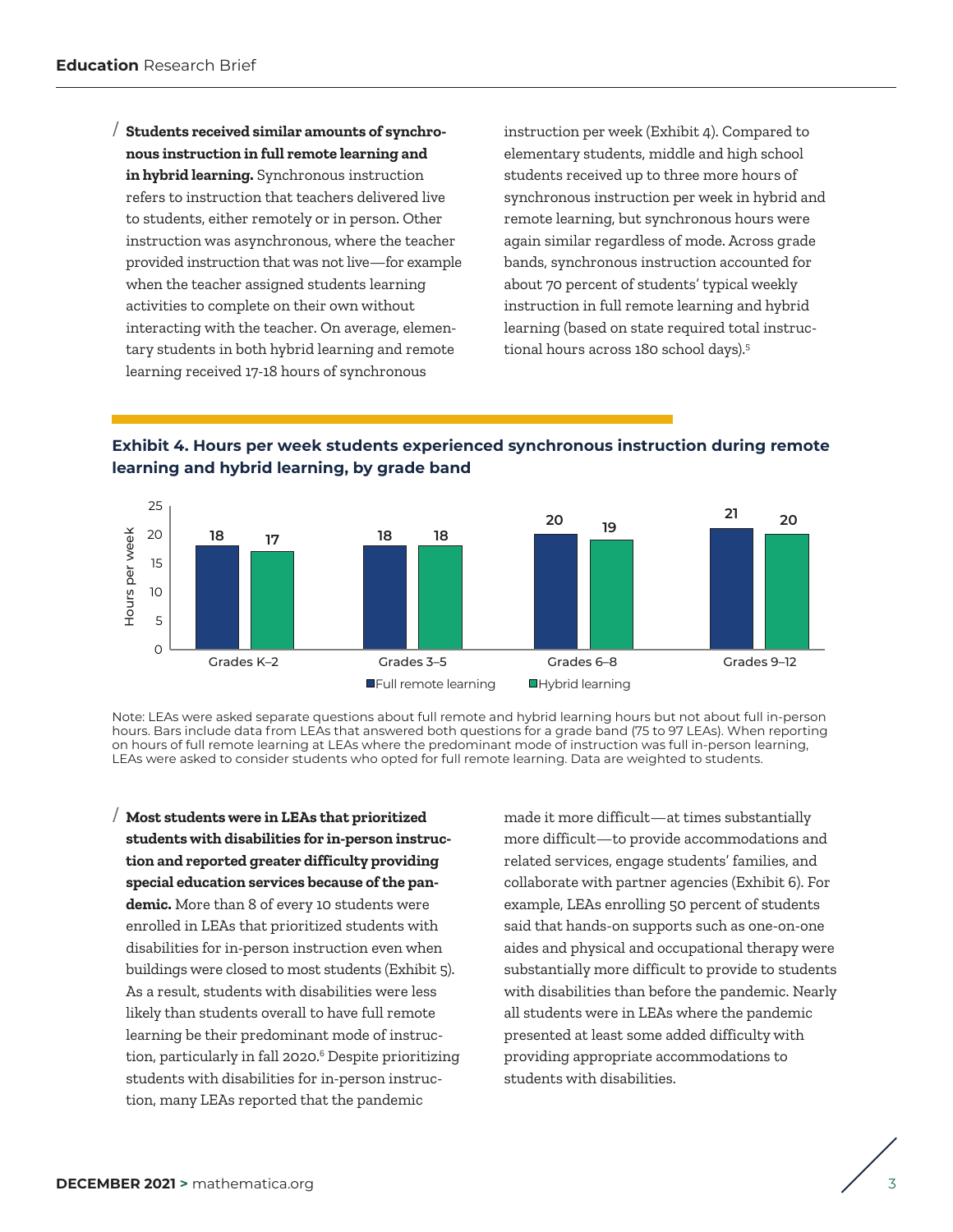

#### **Exhibit 5. Percentages of students in LEAs prioritizing groups of vulnerable learners for in-person instruction, by group**

Note: Bars include data from all responding LEAs. Virtual charter schools were not asked this question but were included with all responses set to 0 because they generally do not offer in-person instruction.





Note: Sets of bars include data from all responding LEAs. Examples of hands-on accommodations and related services included one-on-one aides, physical therapy, and occupational therapy. Examples of other agency partners included social services, behavioral health, and vocational rehabilitation.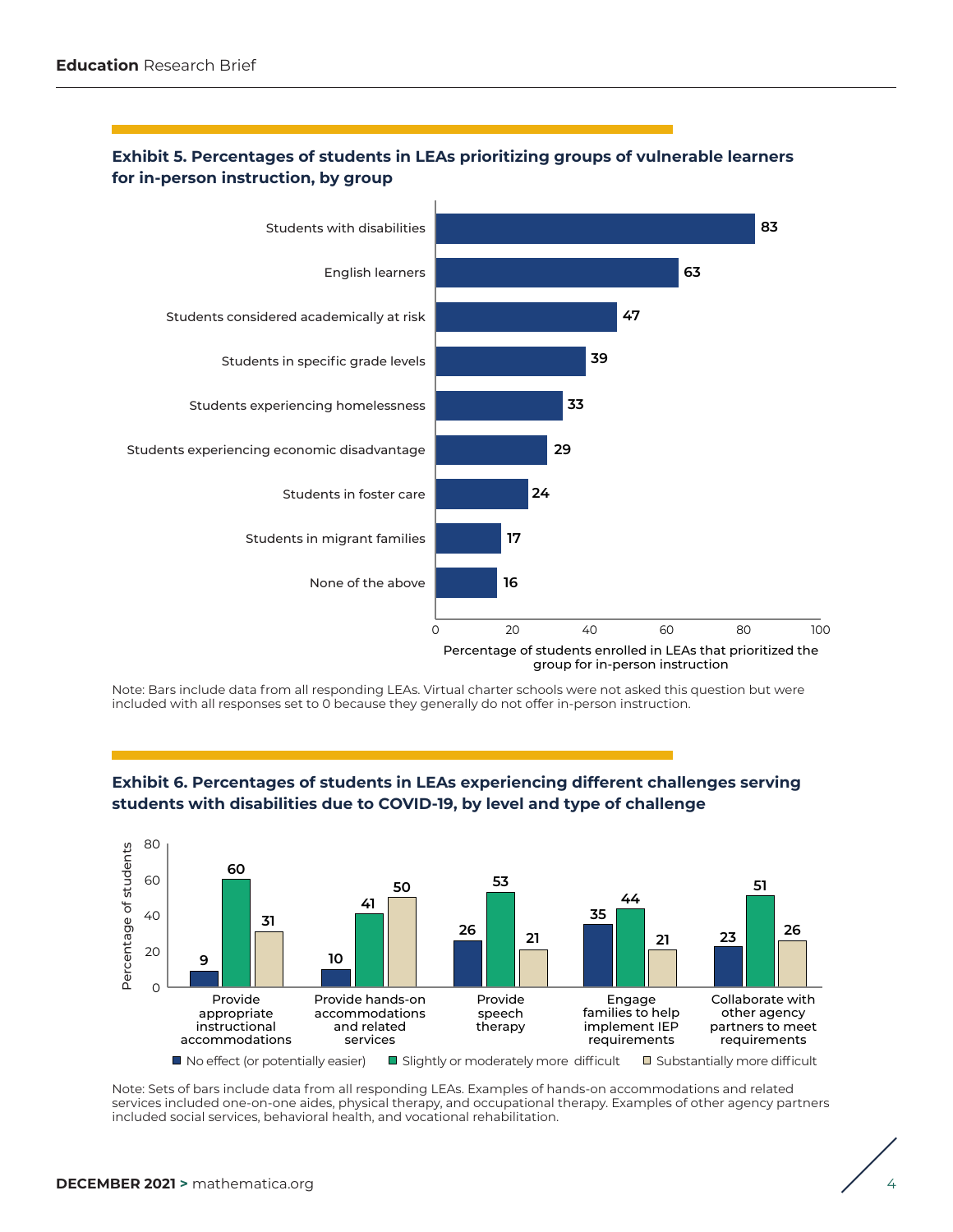/ **Access to reliable Internet connection was a larger barrier to remote and hybrid learning than access to digital devices, especially in urban areas.** LEAs in urban areas reported fewer challenges ensuring students had access to digital devices but more than half of urban LEAs indicated that many of their students (more than one-quarter) had limited access to reliable Internet connection (Exhibit 7). Most LEAs in rural areas also reported connectivity challenges for students but to a lesser extent than in urban areas. LEAs in suburbs and towns were least likely to report connectivity challenges.





Note: Bars include data from LEAs that reported assessing which students lacked access to digital devices or the Internet. Ninety percent of LEAs did these assessments. Data were weighted to represent LEAs.

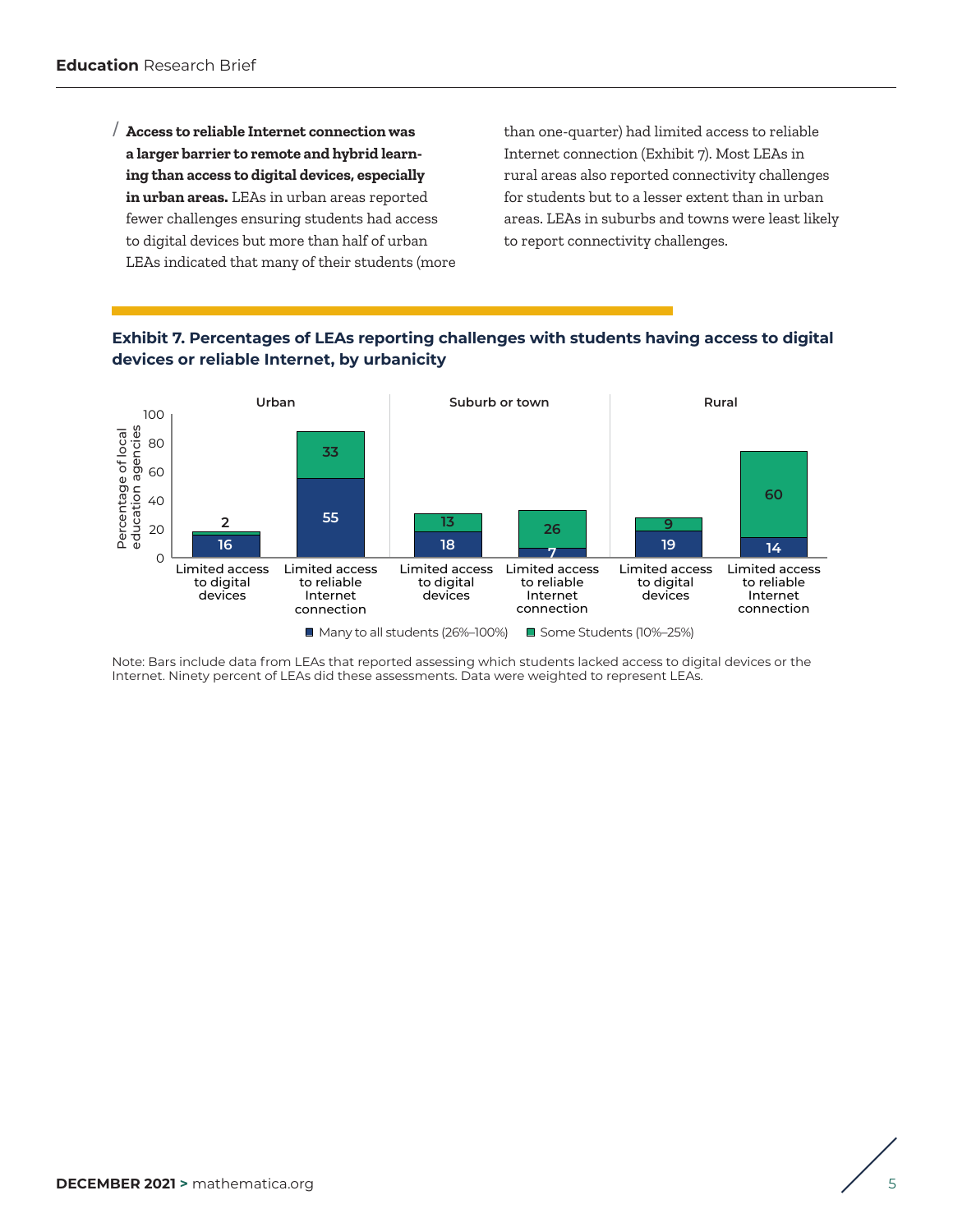/ **Nearly all students were in LEAs providing supports for using technology and participating in online instruction, substantially more than before the pandemic.** During 2020–2021, more than 90 percent of students were enrolled in LEAs that provided devices to use at home for their grade level. Similar percentages of students were in LEAs that provided help getting Internet access, teacher training to deliver instruction online, interpreters or family liaisons, online portals with single sign-on, and learning management systems

(Exhibit 8). Prior to the pandemic, only one-quarter of students were in LEAs that provided devices to elementary students for home use. Large increases were also seen for the percentages of students in LEAs that provided devices for middle and high school students to use at home, helped families get Internet access, and trained teachers to deliver instruction online. The percentages of students in LEAs offering the remaining types of supports increased less dramatically as they were already high before the pandemic.

#### **Exhibit 8. Percentages of students in LEAs offering technology supports before and during the pandemic**



Provided by LEAs before the pandemic

Provided by LEAs during the 2020-2021 school year

Note: Bars include data from all responding LEAs. Examples of helping families get Internet access included providing mobile hotspots or coordinating home Internet installation with providers. Learning management systems could be Google Classroom, Schoology, Canvas, or something similar.

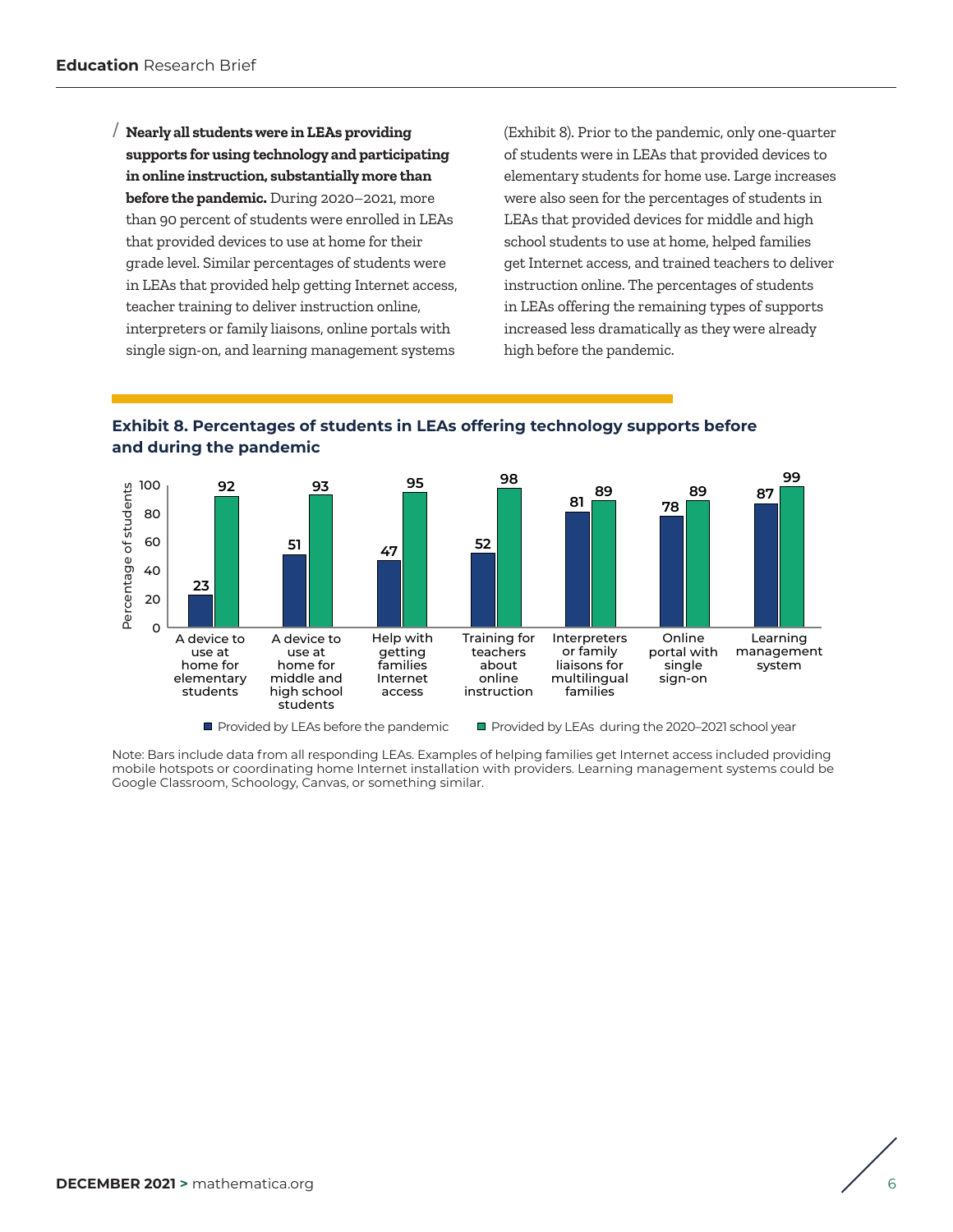/ **Most students were in LEAs that adopted a wide range of health and safety measures to reduce the spread of COVID-19, though few were in LEAs with regular COVID-19 testing.** LEAs enrolling nearly all students offered a core set of health and safety measures. For example, all students were in LEAs that established COVID-19 cleaning protocols and almost all were in LEAs that restricted entry into schools (Exhibit 9). The percentages were similar for requiring mask-wearing for students and staff, and for helping to get staff vaccinated. More than two-thirds of students also attended LEAs that took steps to adapt in-person instruction to reflect disease mitigation protocols. For example, 86 percent

of students were in LEAs that limited movement of students within schools. The percentages were also above 66 percent for students attending LEAs that 1) reduced class sizes, 2) made structural changes in the classroom (e.g., adding separators to improve safety), 3) implemented daily symptom screening, and 4) utilized outdoor spaces. LEAs enrolling about half of students worked with health care providers to vaccinate students who were eligible based on their age and a similar percentage were in LEAs that adjusted transportation schedules to make buses less crowded. Relatively few students (20 percent) attended LEAs that implemented regular COVID-19 testing for students or staff.





Note: The bars for items about partnering with health care providers to vaccinate staff and age-eligible students and about regular COVID-19 testing for students or staff includes data from all responding LEAs. The bars for the other items exclude virtual charter schools since they were not asked those questions. The survey questions asked whether the LEA implemented the measures at any point during the school year.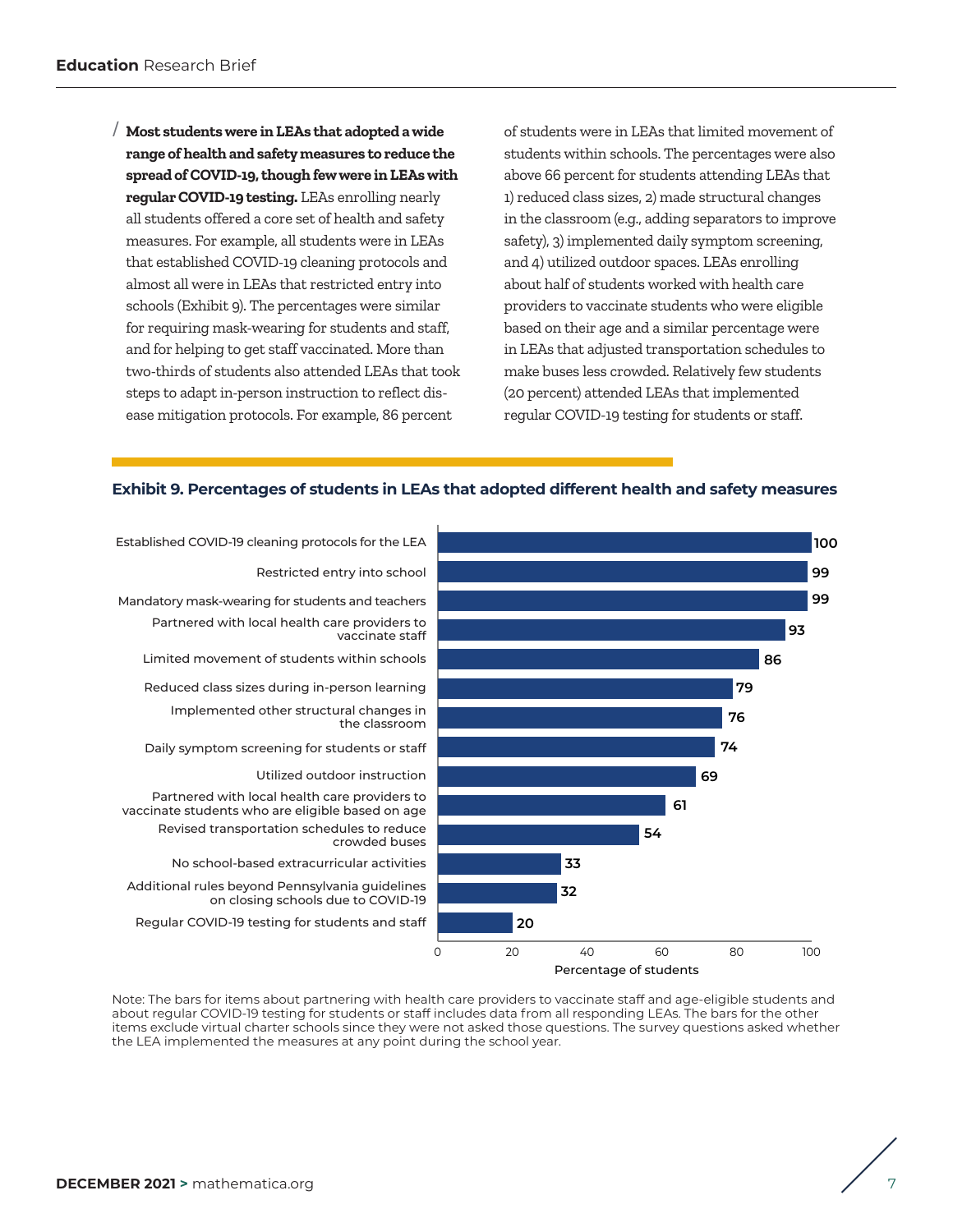/ **LEAs enrolling most students provided resources to support the mental, emotional, and physical well-being of students.** For example, 95 percent of students were in LEAs where school counselors or similar staff provided mental health counseling sessions for them, and 92 percent of students attended LEAs where staff trained in social-emotional supports were available (Exhibit 10). Additionally, 83 percent of students were in LEAs where they and their families could access staff trained in traumainformed care. Most students were also in LEAs

that facilitated health care access in a variety of settings. For example, LEAs enrolling 88 percent of students reported referring students to health care programs in the community and LEAs enrolling 84 percent of students worked directly with community-based health care providers to support students. Majorities of students were also in LEAs where school nurses provided health care appointments or virtual nursing hours (74 percent) or where school staff helped families navigate their health insurance options (55 percent).

### **Exhibit 10. Percentages of students in LEAs that provided resources to support the well-being of students**



Note: Bars include data from all responding LEAs. Survey questions asked whether the LEA provided the resource at any point during the school year.